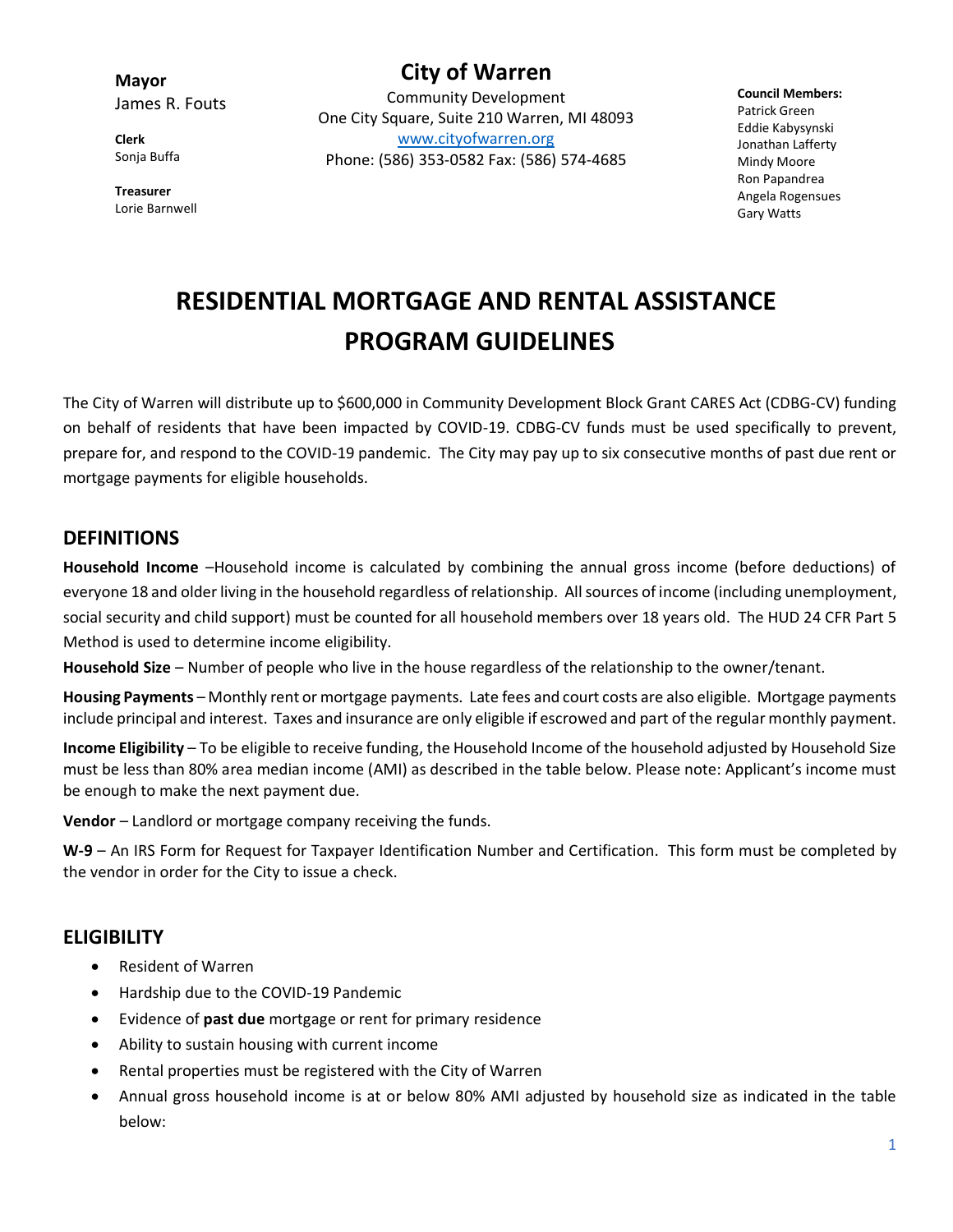| <b>Household Size</b>    | <b>Income Limit</b> |
|--------------------------|---------------------|
| 1                        | \$50,150            |
| $\overline{\mathcal{L}}$ | \$57,300            |
| 3                        | \$64,450            |
| 4                        | \$71,600            |
| 5                        | \$77,350            |
| 6                        | \$83,100            |
| 7                        | \$88,800            |
| 8                        | \$94,550            |

• The resident must be living in the unit at the time the Program assistance is provided. Persons temporarily away from the unit (e.g., hospitalization) are eligible for assistance.

# **Required Tenant/ Homeowner Documents**

| <b>Type of Documents</b>                          | <b>Accepted Documents</b>                               |
|---------------------------------------------------|---------------------------------------------------------|
|                                                   | Driver's license-with the correct address listed        |
| <b>Proof of Identification</b>                    | on the application.                                     |
| (Required for each occupant over 18 years of age) | Passport<br>٠                                           |
|                                                   | State ID                                                |
|                                                   | <b>Permanent Resident Card</b>                          |
|                                                   | Other government issued ID card                         |
| <b>Proof of Residence</b>                         | Mortgage Statement<br>$\bullet$                         |
|                                                   | Lease/Rental Agreement                                  |
| <b>Proof of COVID Hardship</b>                    | Unemployment Monetary Determination Letter<br>$\bullet$ |
|                                                   | (any time after March 13, 2020)                         |
|                                                   | Print out from Unemployment with payments<br>$\bullet$  |
|                                                   | and person's name                                       |
|                                                   | Signed statement providing explanation                  |
| <b>Proof of Housing Instability</b>               | Past- due rent notice                                   |
|                                                   | Notice to Quit                                          |
|                                                   | Summons for eviction case (or other court               |
|                                                   | notice)                                                 |
|                                                   | Past-due Mortgage Statement                             |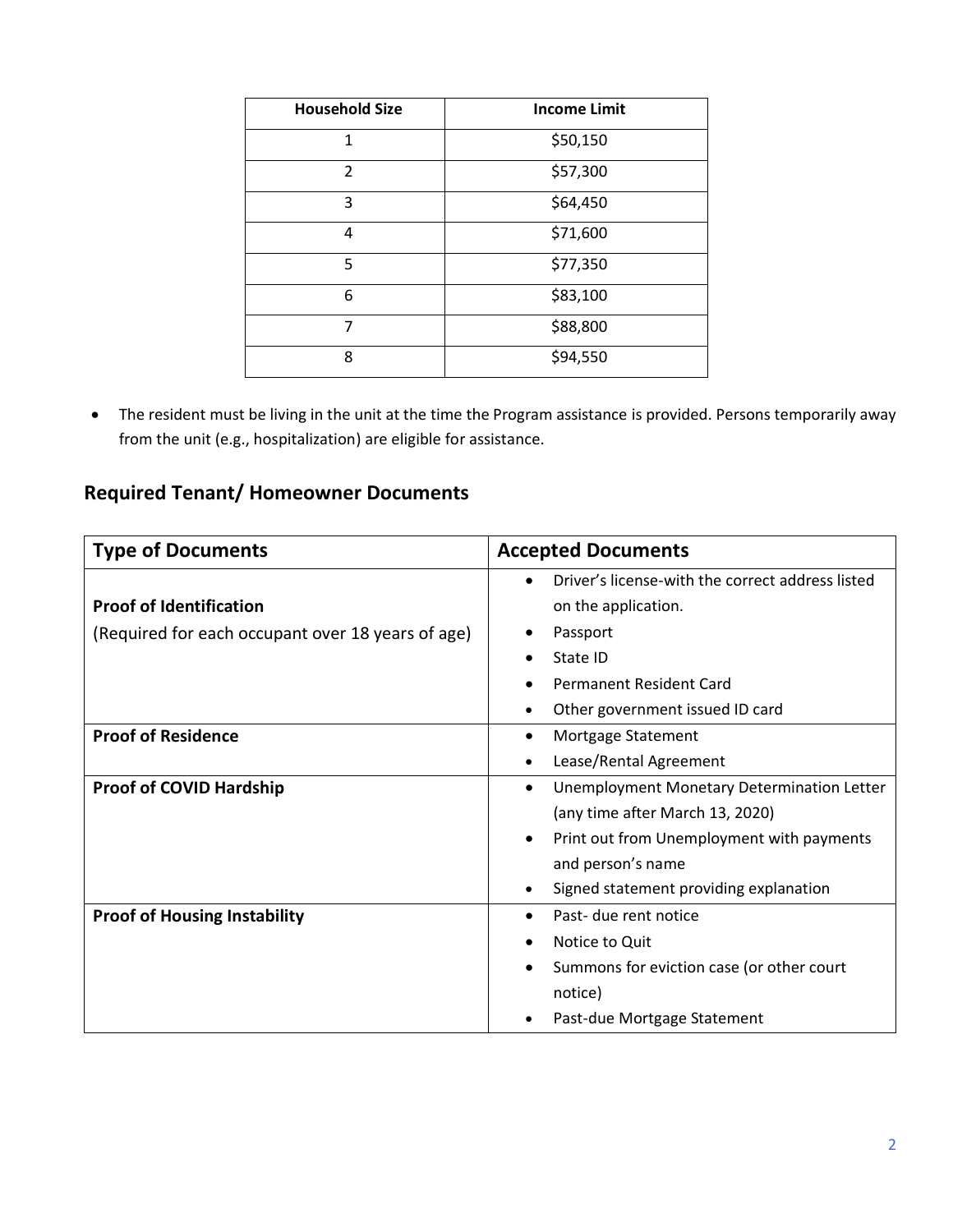### **Required Landlord/Mortgage Co. Documents**

- Completed W-9 from vendor
- Ledger showing all payments made and due in 2021 to current

#### **INTENDED USE OF CDBG-CV FUNDS**

In every situation, funding must be tied to the prevention, preparedness or in response to the recent Coronavirus Pandemic. **Grant funds are intended to be used to prevent eviction or foreclosure rather than delay it**. Arrearages due to COVID may be included based on need and proof that the household has the financial means to pay subsequent housing payments.

Assistance payments must be paid to the vendor directly. The city will provide housing payments based on the number of bedrooms listed below, not to exceed six (6) consecutive months or a total of \$6,000 per household.

| <b>Maximum Housing Payment</b> |  |
|--------------------------------|--|
| \$733 per month                |  |
| \$848 per month                |  |
|                                |  |

| Two Bedroom   | \$1,084 per month |
|---------------|-------------------|
| Three Bedroom | \$1,371 per month |
| Four Bedroom  | \$1,473 per month |
|               |                   |

The maximum per month housing assistance for units with more than four bedrooms will be calculated by adding 15 percent to the four-bedroom max for each extra bedroom. Exceptions to this calculation may be made on a case-by-case basis.

Monthly assistance will be capped at the maximums established above. Residents are not disqualified from the program if their monthly housing payment exceeds this amount, but program assistance is capped at these amounts**. If the assistance amount does not bring the resident current, the resident must provide proof of other means to fill the gap.**

Rent payment for a mobile home that is part of the city's permanent housing stock, or rent for the lot where an eligible household's mobile home is located, is an eligible housing cost for CDBG-CV emergency rental assistance. For lot rent the Efficiency/Studio housing payment standard will be utilized.

# **INEGIBLE COSTS**

Ineligible costs include, but are not limited to:

- Payment on a property that is not your principal residence
- Rent payments to an unregistered rental property
- Duplicative payment (payment for same period paid by another source)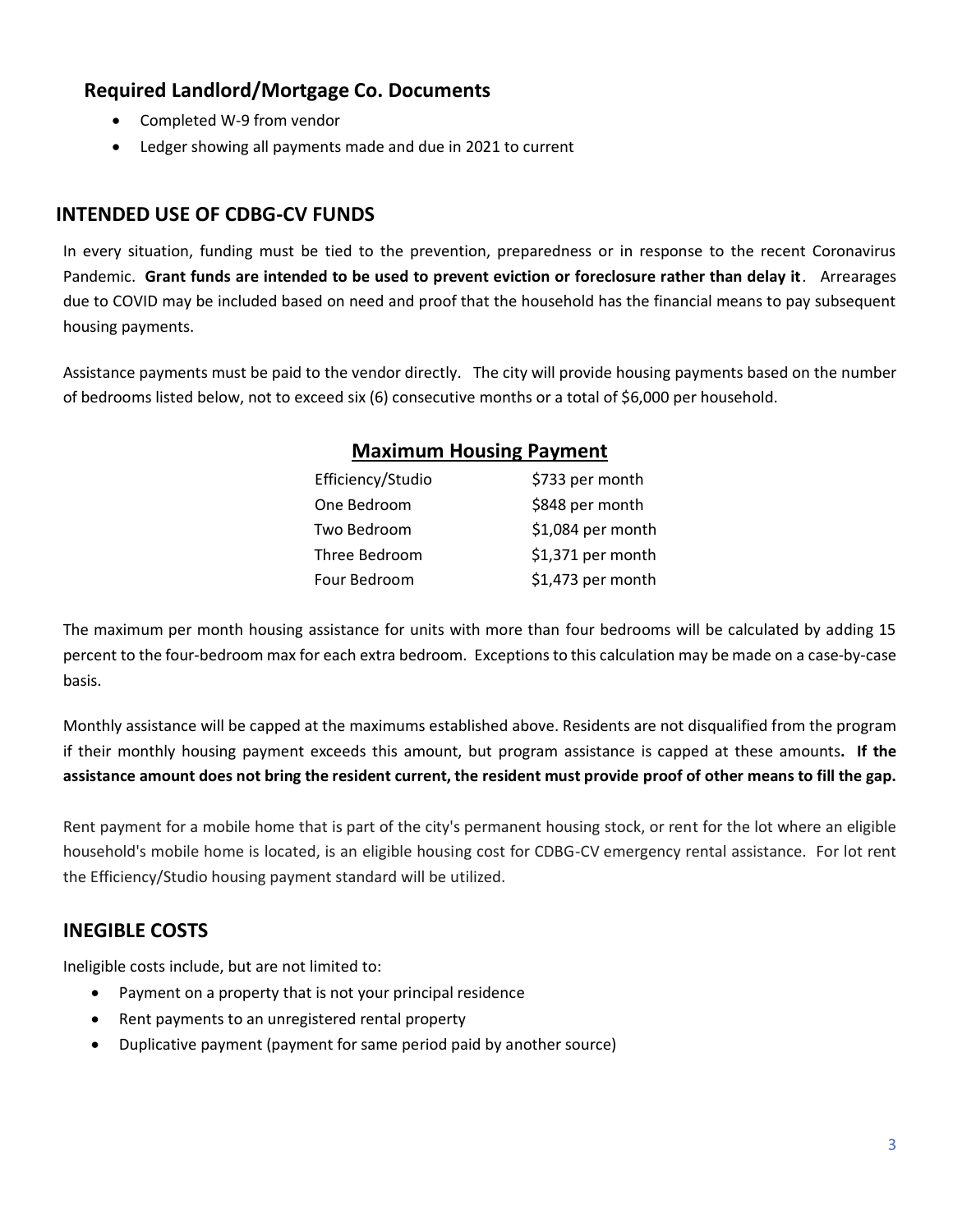#### **IDENTIFY COVID-19 HARDSHIP**

The applicant must identify the need for assistance and how it ties to COVID-19 in at least one of the following ways:

- All Job Loss, furlough, or lay-off due to COVID-19
- Reduction in work hours due to COVID-19
- An individual in the household has qualified for unemployment benefits due directly or indirectly to COVID-19
- Reduction or stop in work hours due to being sickened by COVID-19
- Inability to work outside of the home due to a household member being diagnosed with COVID-19
- Increase in monthly expenses due to coronavirus pandemic stay at home order
- COVID-19 related expenses such as hospitalization, funeral expenses, PPE, etc.
- Other COVID-19 related circumstance that must be explained by the applicant.

#### **DUPLICATION OF BENEFITS**

Funds may only be used to pay for unmet needs. A duplication of benefits analysis will be completed if necessary before assistance is provided through this program. A duplication of benefits occurs when a person, household, business, government, or other entity receives financial assistance from multiple sources for the same purpose, and the total assistance received for the purpose is more than the total need for assistance. Receiving other assistance does not automatically disqualify the resident from this program. However, the amount of assistance provided by the City of Warren will be for the resident's unmet need.

In order to prevent the duplication of benefits, residents must identify all sources of funds that they received, or will receive as a result of the coronavirus pandemic. Sources of funds include but are not limited to; federal, state, or local loan/grant programs, Treasury, CERA, St. Vincent DePaul, Macomb Community Action Center, OLHSA, or non-profit donations. You will be required to self-certify all other COVID-19 related benefits received prior to receiving the grant funds.

If the resident applies for assistance or receives an award after the date of this application, it must immediately disclose to the City of Warren such application and/or award. The resident will be required to certify that they will repay the program for any duplicative benefits subsequently received.

#### **APPLICATION REVIEW**

- Applications are processed on a first come, first served basis.
- The applications are reviewed for completeness and eligibility.
- Incomplete or ineligible applications will be notified via email. Applicants have five (5) calendar days to respond to the notice and provide the required documentation or the case will be cancelled.
- Vendor will be contacted to complete verification of rent.
- Successful applicants will be notified via email. The vendor will be provided a commitment letter asking them not to evict the occupants for a minimum of 30 days.